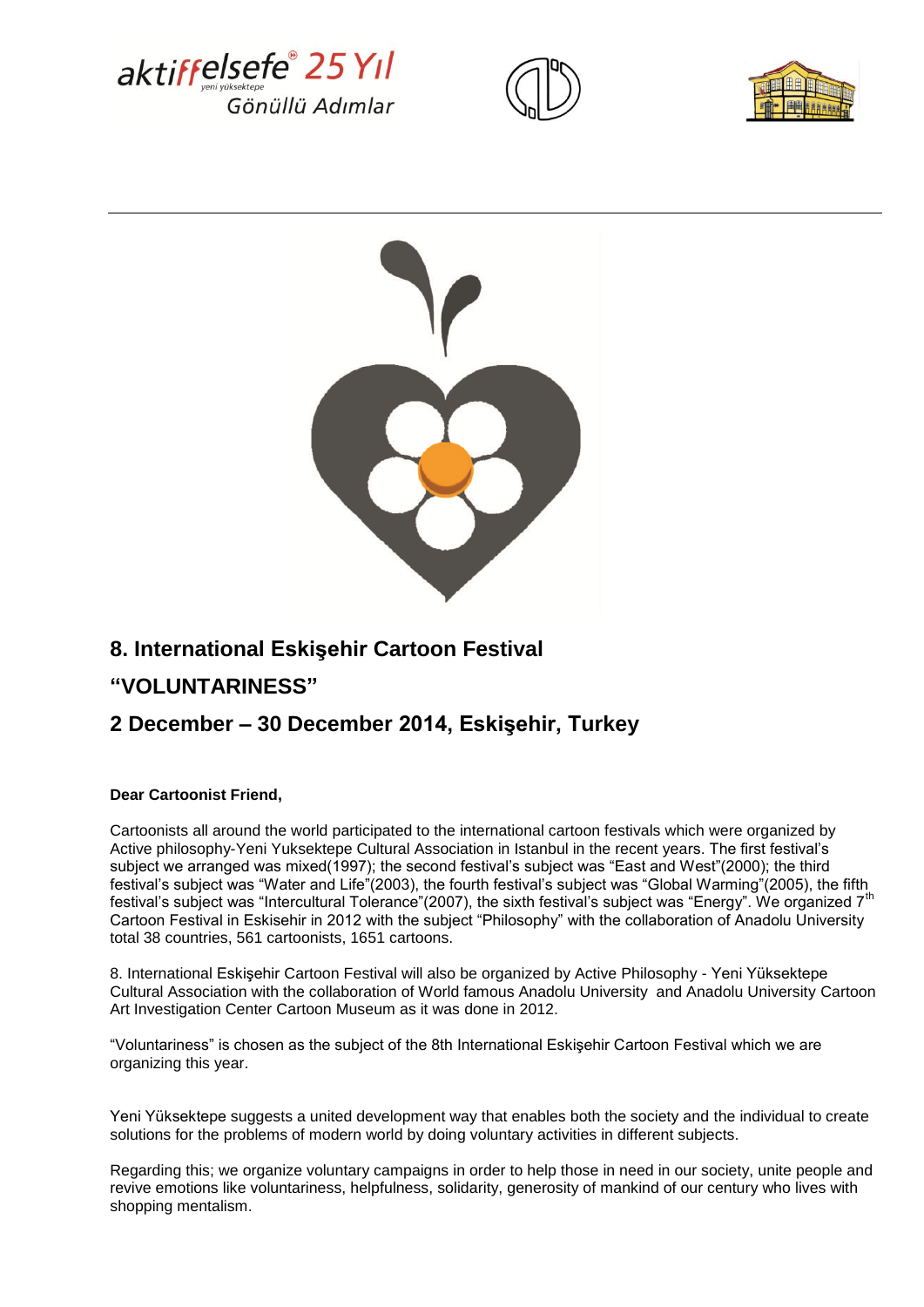Therefore we can make our society, nature and world more beautiful with "voluntariness", we can feel the warmness of being human and meet with our human dimension again. Voluntariness is giving a hand, making a call and unforgotten moments.

We have to focus on strengthening people in physical, psychological and mental areas because we know that problems start with human and they can be solved with human. Increasing human consciousness will change the way he lives. We know that world doesn't need superheroes but it needs daily heroes and daily activities turn people into heroes.

At the same time, 5 December 2014 will be celebrated as World Voluntary Day.There will be exhibitions about "Voluntariness" regarding these celebrations.

We Active Philosophy - Yeni Yüksektepe Cultural Association, expect talented cartoons with the subject "Voluntariness" from all cartoonists.

The cartoons to be exhibited during the festival in Eskisehir will also be exhibited in other branches of our association which are in other cities of Turkey such as Istanbul, Ankara, Izmir, Adana, Antalya, Van, Bursa, Izmit, Mersin, Aydın and associations in abroad which collabarates with Active philosophy, Yeni Yuksektepe; for people who are interested in art. Anadolu University and Museum of Cartoon Art will exhibit these cartoons in other international museums of cartoon which they cooperate with.

We would like to invite you to the 8<sup>th</sup> International Cartoon Festival which will be held on 2 December-30 December 2014 with your talented cartoons.

# **ACTIVITIES DURING THE FESTIVAL :**

- 1) **EXHIBITIONS** : Exhibitions of the cartoons under the theme of "Voluntariness" will take place during 2 December-30 December 2014. More than 200 well-known cartoonists are expected to participate to the exhibition as before.
- 2) **SYMPOSIUM:** An opportunity is created for inter-disciplinary works by performing a symposium under the theme of "Voluntariness" with participation of guests on arts, science, philosophy.
- 3) **CONCERT:** A concert of AFMA music group will be held.
- 4) **THEATRE PERFORMANCE:** with the subject of Voluntariness

# **TERMS OF PARTICIPATION :**

### **Theme:**

1) The theme of the exhibition is "Voluntariness". Cartoons not related with the main theme and the subthemes, may not take part in the festival and the exhibition. The final decision is to be given by the Organizational Committee, and this committee works with cartoonist Tan Oral's chairmanship. **Technique:**

- 1) Technique: Free. Black/white or colour.
- 2) Dimension: A4 or A3. No passé partout, no frame.

### **Sending Way (Possible in 2 ways):**

- 1) By mail: info@cartoonistfest.org Cartoons should have 300 dpi resolution and JPEG formatted. (Max. 2 MB) Work should be named. Example: nameandsurnameofartist\_nameofwork.jpeg
- 2) By post: If this way is preferred, cartoons shouldn't have passé partout and frame. Please send them with filled participation form to the below address. Aktiffelsefe-Yeni Yuksektepe Kultur Dernegi, Isiklar Mah. Gultugrul Sok. No:6 Eskisehir-TURKEY
- No limitation for the number of works to be sent for the exhibition.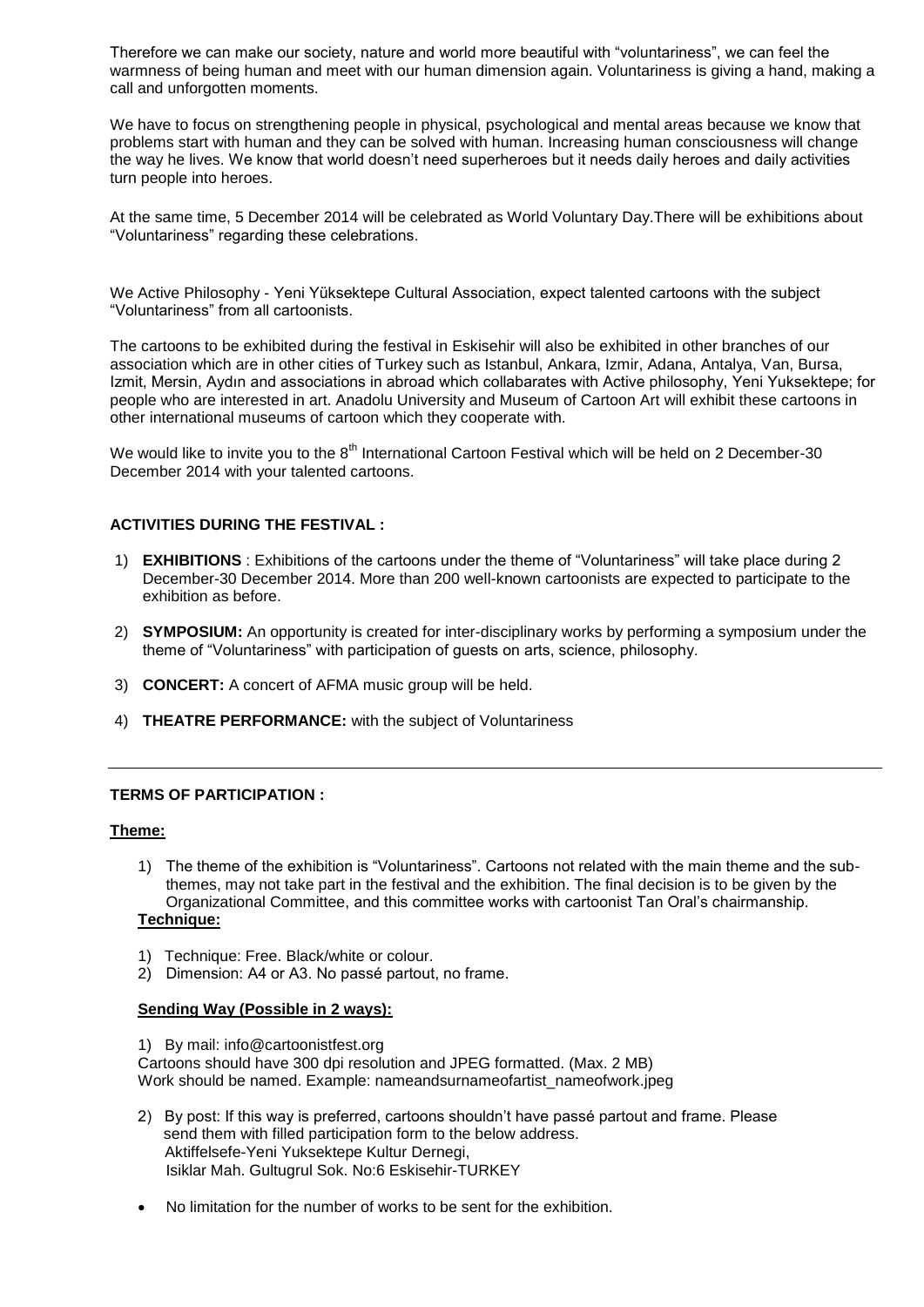# **Sending Back the cartoons:**

 1) All cartoons will be kept in the cartoon archives of Yeni Yüksektepe Cultural Association and archives of Anadolu University Museum of Investigation of Cartoon Art and will not be sent back, unless there is a special request from the artist to send his/her work back.

# **Usage Rights of the cartoons:**

All the usage rights of the cartoons belong to Yeni Yuksektepe Cultural Association without any commercial purposes and Anadolu University which supports the 8<sup>th</sup> International Festival. The originals may be printed or exhibited in Turkey or abroad; used for the books, magazines, catalogues, brochures, VCD's and DVD's to be printed by Yeni Yuksektepe and its corporative associations in Turkey or abroad; sent to another association in Turkey or abroad for the purpose of exhibiting or printing without commercial purpose by Yeni Yuksektepe. Anadolu University can use the works in classes or class books or TRT School broadcasting channel with educational purposes. Even if the cartoonist sends the originals or the copies to Yeni Yuksektepe, the cartoonist will be the owner of the publication and financial rights. Cartoons that were exhibited in the festival will be covered under a booklet. A copy of the booklet will be uploaded on the Internet web site [http://cartoonistfest.org](http://cartoonistfest.org/upload/main.asp) free for download. News covering the festival will also be available on the same web site. The originals may be used in the news coverage about the Festival in the Print and TV Media.

# **Deadline:**

The deadline for the cartoons to arrive to the Festival Organizational Committee is 3rd November 2014.

# **Please send a reply e-mail to notice that you have received this e-mail.**

# **What is Yeni Yuksektepe Cultural Association?**

Yeni Yuksektepe Cultural Association is a non-profit, non-governmental, philosophical-cultural organisation which does not have a religious or political identity.

Yeni Yuksektepe organises helpful activities for public interest and community awareness; aims to improve the world of culture with cultural activities; helps people in need in emergency situations by the GEA search and rescue team; protects nature through ecological activities. All activities organised by Yeni Yuksektepe are based on universal principles:

- To unite human beings regardless of their creeds, races, and social status around an ideal of love, respect, tolerance and universal fraternity.
- To awaken a global vision in men and women through the comparative study of sciences, religions, arts and philosophies.
- To enable men and women to live as a part of nature and to express their true personalities, by developing the capacities of each individual.

We would be pleased to stay in contact with you and thank you very much for your attention.

Best Regards,

Yeni Yuksektepe Cultural Association Eskisehir Branch Public Relations Department

**Aktiffelsefe Yeni Yuksektepe Cultural Association Eskisehir Branch** Isiklar Mah. Gultugrul Sok. No:6 26120 Eskisehir-TURKEY Tel: +90 222 220 51 66 e-mail: info@cartoonistfest.org Website: [http://cartoonistfest.org](http://cartoonistfest.org/upload/main.asp) Mobile: +90 530 202 11 04 For your questions you can call us (between 09:00 and 22:00 everyday) or send an e-mail.